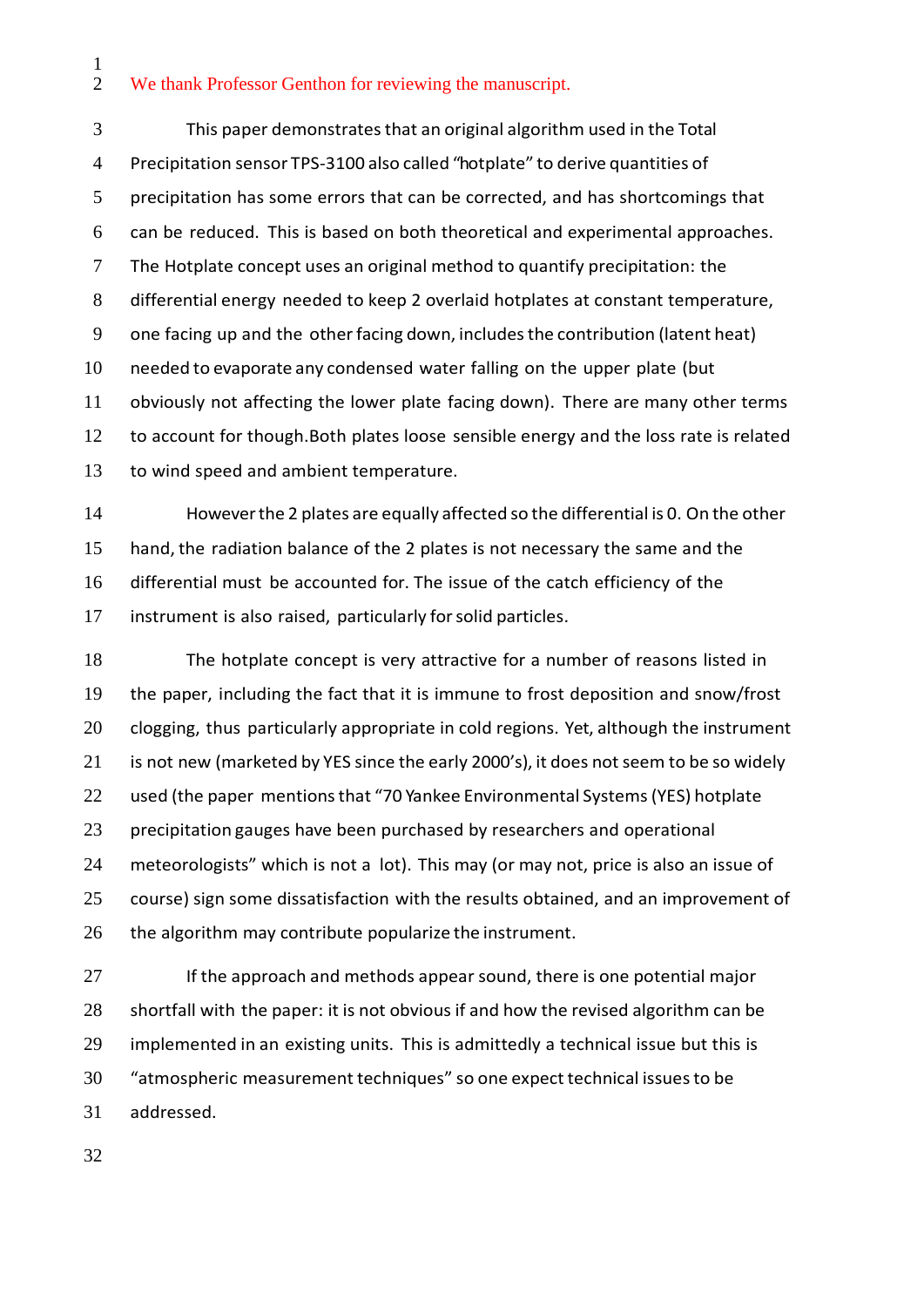The paper mentions that the hotplate outputs data in 2 files, one (UHP) which "is provided to all YES customers" and the other (SHP) with no indication how it can be accessed. Of course the later has the data needed to design and use a new algorithm but there is no reference to the second file in the YES Hotplate documentation as of 2011.

We asked Roy Rasmussen at the National Center for Atmospheric Research

(NCAR) for access to the SHP data and were granted access after signing a legal

agreement that protects the real time processor from piracy. We have presented

analyses of SHP data in two theses, and now, in this manuscript in AMTD.

Here is how we will revise section 2.1:

2.1 - Hotplate Data Files

 The hotplate outputs data to two files. The previously discussed *Qtop* and *Qbot* are two of several recorded variables and both of these are essential for the analysis described here. One of the files is known as the UHP or "user" hotplate file. The UHP file is provided to all YES customers. The second file is the SHP or "sensor" file. The SHP file is proprietary but we were granted access to it by the National Center for Atmospheric Research (NCAR; Boulder, CO). Table 1 has the list of all recorded variables and how some of these are symbolized. A complete list of variables (measured and computed), and constants, is provided in the Appendix. With the exception of Unix time, all variables in Table 1 are provided as 60-s running averages, sampled at 1 Hz (YES, 2011).

 YES no longer markets the instrument and no longer provides any information on its web site. In such a paper, one should not have to bet on obtaining "private communication" from a manufacturer which hasterminated production, to learn how to access the data needed to implement the improved algorithm.

 As we understand it, termination of production/marketing is temporary and occurred because of a legal argument between UCAR and YES. Currently, YES is servicing our hotplate.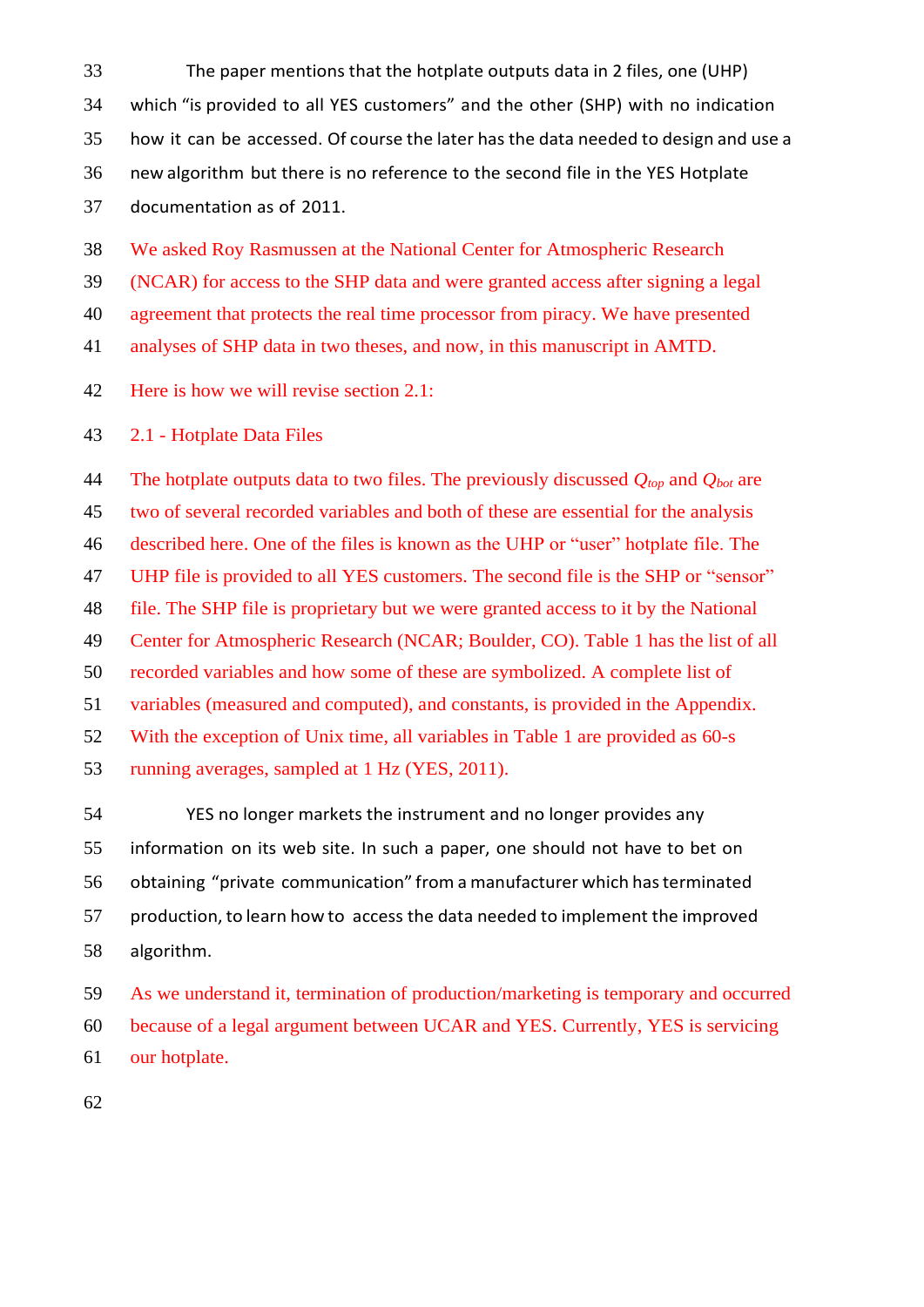- I believe that the paper has very limited significance and is not acceptable
- for publication in its current form unless this information, and all information
- necessary to implement the new algorithm, is clearly provided.
- We want to probe your comment in the last sentence. Are you saying that more
- information about the UW Algorithm is needed? It is our opinion that we provided
- enough for a user to implement the UW algorithm, provided they have access to the
- SHP data. Also, please see our previous statement that we will revise section 2.1 to
- include discussion of how the SHP data was accessed.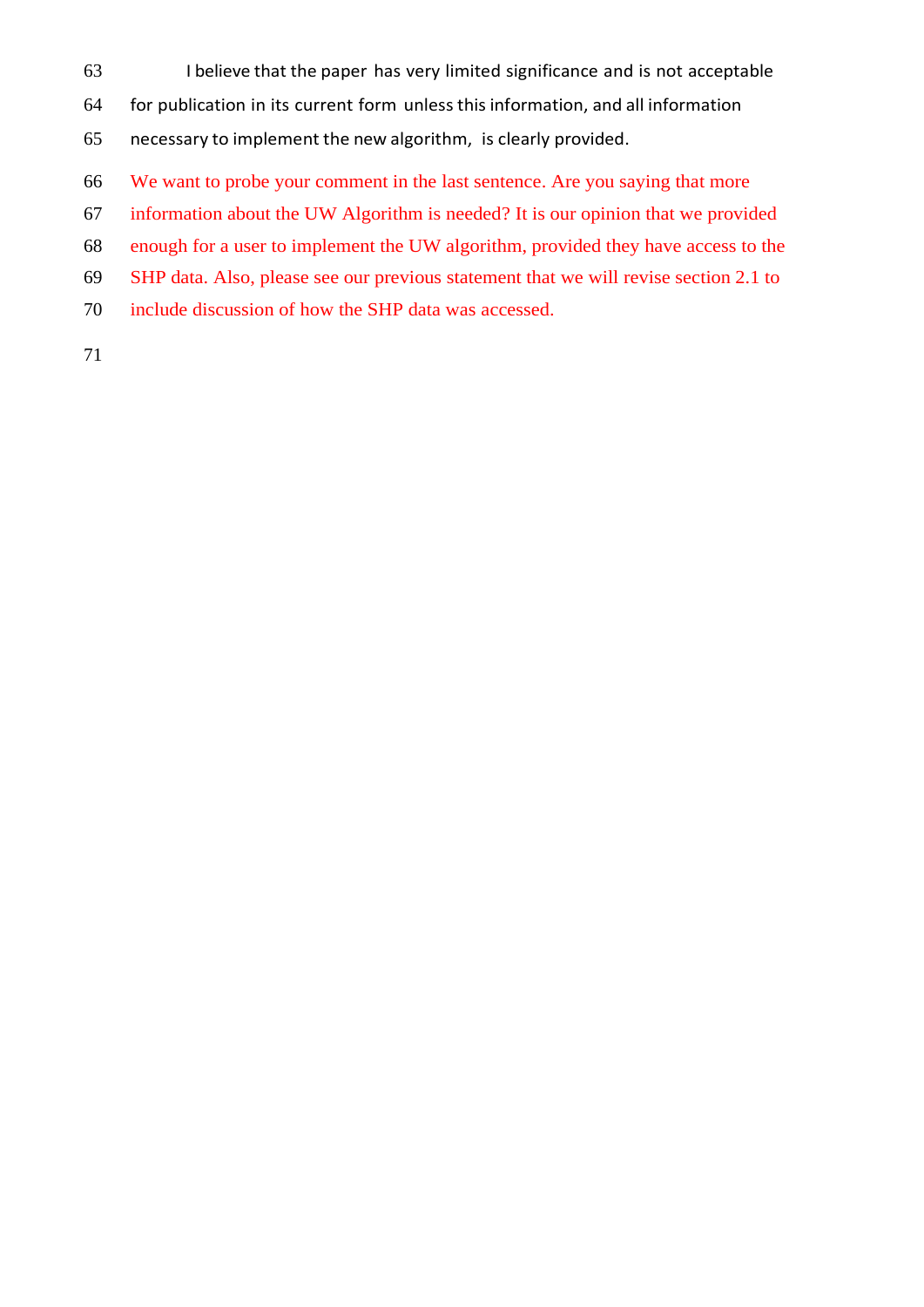- On the other hand, it definitively ranks publication status if the information 73 is given so that the reader can implemented the new algorithm, and provided the 74 various issues bellow are addressed, some of which are fairly serious though.
- 75 1) The introduction (lines  $33 37$ ) states that 2 types of instrumentations to measure precipitation have been developed: the capture and optical gauges. This ignores radars which are powerful toolsto measure and even profile precipitation. Because of ground clutter and vertical resolution, radars do admittedly not measure precipitation right at the very surface but because they can profile vertically it may be checked whether precipitation rates vary or not as it reaches closer to the surface. Radars do not "obstruct the wind and deflects falling particles in the measurement zone" (line 38). There is no "clogging with snow" with radars (line 47).

 In the US National Weather Service (NWS) network, a radar-derived snow amount is dependent on gauge measurements made simultaneous with the radar measurements. A published example of this is the NWS gauge-radar network data analyzed by Martinaitis et al. (2015). In that network, and presumably others, the gauge-calibrated radar-derived estimates of snow can be significantly biased. Factors contributing to this are gauge clogging by snowfall, postevent thaw of snow, and underestimation of snow because wind speed is either not used to correct for gauge undercatch or it is unavailable. Martinaitis et al. (2015) state that "..The accuracy of hourly radar-derived QPE values of winter precipitation is unknown..". Given this caveat, the dependence of radar precipitation estimates on gauge measurements, and the factors you mention (vertical structure, Earth curvature, ray ducting, ground clutter, and etc.), we have opted to not mention that radars can be used to derive snowfall amounts.

 Martinaitis, S.M., S.B.Cocks, Y.Qi, B.T.Kaney, J.Zhang, and K.Howard, Understanding winter precipitation impacts on automated gauge observations within a real-time system, J. Hydrometeor., 16, 2345-2363, https://doi.org/10.1175/JHM-D-15- 0020.1, 2015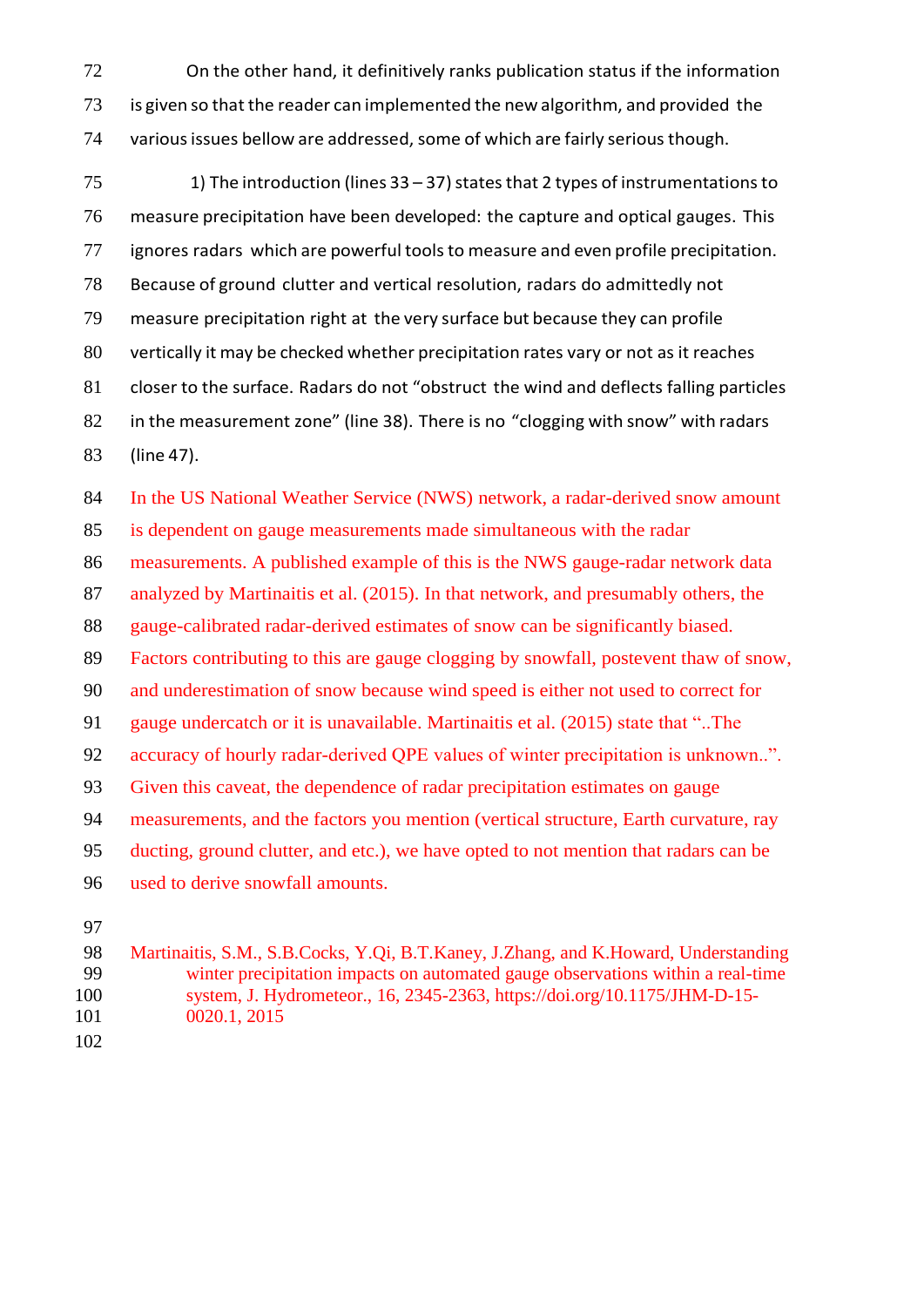Equation (3) (lines 113 – 120) describes the improvement of the algorithm 104 by the authors by taking into account the solar and thermal radiation contributions the heat balance of the upper plate. Except for the latent heat term, one would expect a similar expression for the lower plate but this is not explicit. Because the hotplate is immune from snow and frost related problems that affect other sensors, it is expected particularly useful in cold snowy regions but then comes in the short wave power input reflected by the surface. If the sensor only measures the downwelling solar radiation, how is the reflected part factored in the lower plate energy balance?

Rasmussen et al. (2011) factored bottom plate power and ambient temperature, both

measured at 2 m AGL, into a function that was regressed against wind speeds

measured at 10 m AGL. This is evident in section 3a of their paper. Because the

bottom plate power is affected by wind, snow-reflected solar, and longwave

exchange, they have accounted for (implicitly) the effect you are referring to.

 We hope that Professor Rasmussen and Mark Beaubien at YES can comment more on this.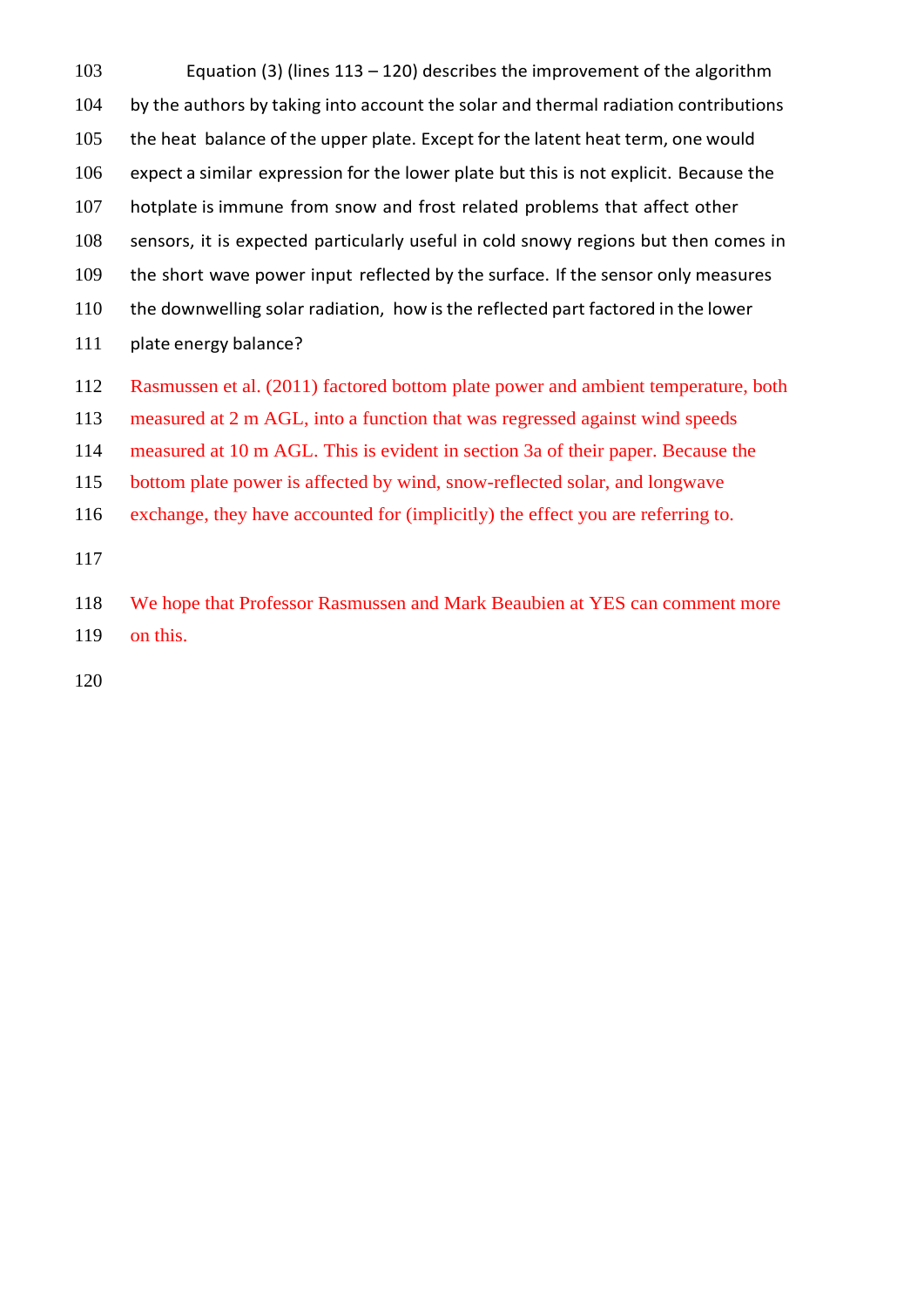Line 103: the sensible term is a function of U and T. Figure 1 shows that the 122 temperature sensor is very poorly shaded from solar radiation reflected by the surface. Over a snow covered surface this is a likely major problem. The authors should evaluate the impact on precipitation estimation oversnow, possibly bring in an empirical correction?

In Table R-1 we estimate this error for nonprecipitating conditions. Here the type–1

accumulations are evaluated using the UW algorithm and the type-2 accumulations

are evaluated by substituting into the UW algorithm coincident temperature

measurements made within a shielded temperature sensor (Vaisala WXT520).

Results are presented for four days. The reported liquid equivalent accumulations

are derived by integrating liquid equivalent rates from 16 to 20 UTC (10 to 14 LT).

The table shows that positive bias in type-1, relative to type-2, is no larger than 1.4

liquid equivalent mm in four hours. Further, it needs to be acknowledged that solar

is attenuated when precipitation is occurring, and thus the effect of sensor heating on

precipitation measurements is smaller than demonstrated in Table R-1. In our

opinion, more analysis is needed to explain and quantify this effect for both

precipitating and nonprecipitating periods. Thus, we feel that the reviewer's

recommendation is beyond the scope of the manuscript.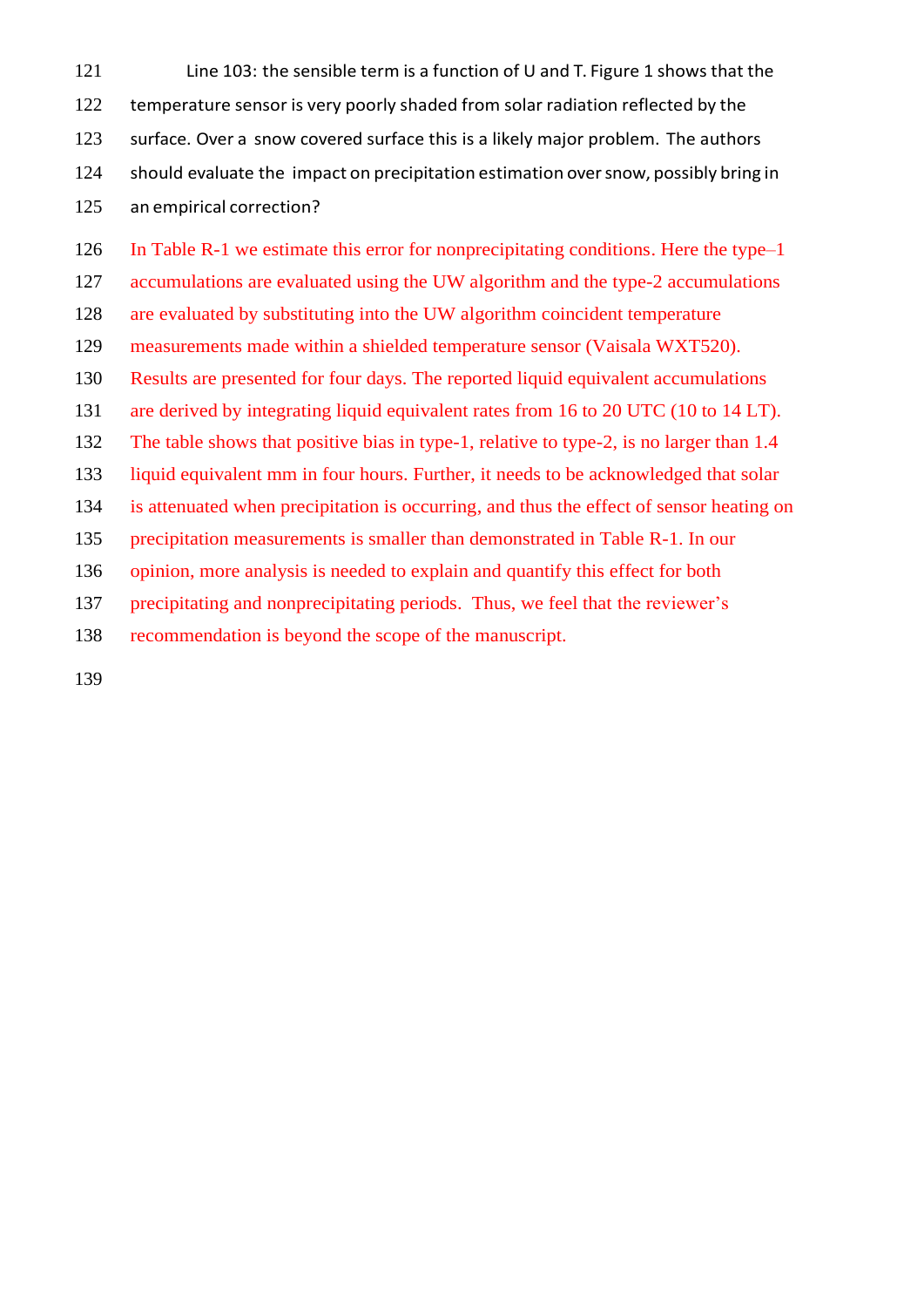Table R-1 - Accumulations derived for nonprecipitating four-hour daytime cases; 16 to

20 Universal Coordinated Time (10 to 14 LT). Measurements are from the UW hotplate

operated at the Medicine Bow Mountain Site described in Zelasko (2017).

| 143        |                                                                                                                                             |                          |          |          |          |          |  |
|------------|---------------------------------------------------------------------------------------------------------------------------------------------|--------------------------|----------|----------|----------|----------|--|
| 144        |                                                                                                                                             | <b>UTC</b>               |          |          |          |          |  |
| 145        |                                                                                                                                             | Year                     | 20170128 | 20170129 | 20170130 | 20170131 |  |
|            |                                                                                                                                             | Month                    |          |          |          |          |  |
|            |                                                                                                                                             | Day                      |          |          |          |          |  |
| 146        |                                                                                                                                             | Type-1 <sup>a</sup>      |          |          |          |          |  |
| 147        |                                                                                                                                             | Accumulation,            | 1.7      | 1.7      | 1.8      | 1.4      |  |
|            |                                                                                                                                             | mm <sup>c</sup>          |          |          |          |          |  |
| 148        |                                                                                                                                             | Type- $2^{\overline{b}}$ |          |          |          |          |  |
| 149        |                                                                                                                                             | Accumulation,            | 0.5      | 0.7      | 0.4      | 0.1      |  |
|            |                                                                                                                                             | mm <sup>c</sup>          |          |          |          |          |  |
| 150        |                                                                                                                                             |                          |          |          |          |          |  |
|            |                                                                                                                                             |                          |          |          |          |          |  |
| 151        |                                                                                                                                             |                          |          |          |          |          |  |
| 152        | <sup>a</sup> Type-1 are liquid-equivalent four-hour accumulations derived from UW hotplate                                                  |                          |          |          |          |          |  |
| 153        | measurements using the UW processing algorithm                                                                                              |                          |          |          |          |          |  |
| 154        |                                                                                                                                             |                          |          |          |          |          |  |
| 155        | <sup>b</sup> Type-2 are liquid-equivalent four-hour accumulations derived from UW hotplate measurements                                     |                          |          |          |          |          |  |
| 156        | using the UW processing algorithm with Vaisala WXT520 temperatures substituted for                                                          |                          |          |          |          |          |  |
| 157        | <b>YES</b> temperatures                                                                                                                     |                          |          |          |          |          |  |
| 158<br>159 |                                                                                                                                             |                          |          |          |          |          |  |
| 160        | <sup>c</sup> The accumulation unit is liquid-equivalent depth over four hours (16 to 20 UTC)                                                |                          |          |          |          |          |  |
| 161        |                                                                                                                                             |                          |          |          |          |          |  |
| 162        |                                                                                                                                             |                          |          |          |          |          |  |
| 163        |                                                                                                                                             |                          |          |          |          |          |  |
| 164        | Zelasko, N., Orographic Precipitation in Southeastern Wyoming, MS Thesis,<br>Department of Atmospheric Science, University of Wyoming, 2017 |                          |          |          |          |          |  |
| 165        |                                                                                                                                             |                          |          |          |          |          |  |
|            |                                                                                                                                             |                          |          |          |          |          |  |
| 166        |                                                                                                                                             |                          |          |          |          |          |  |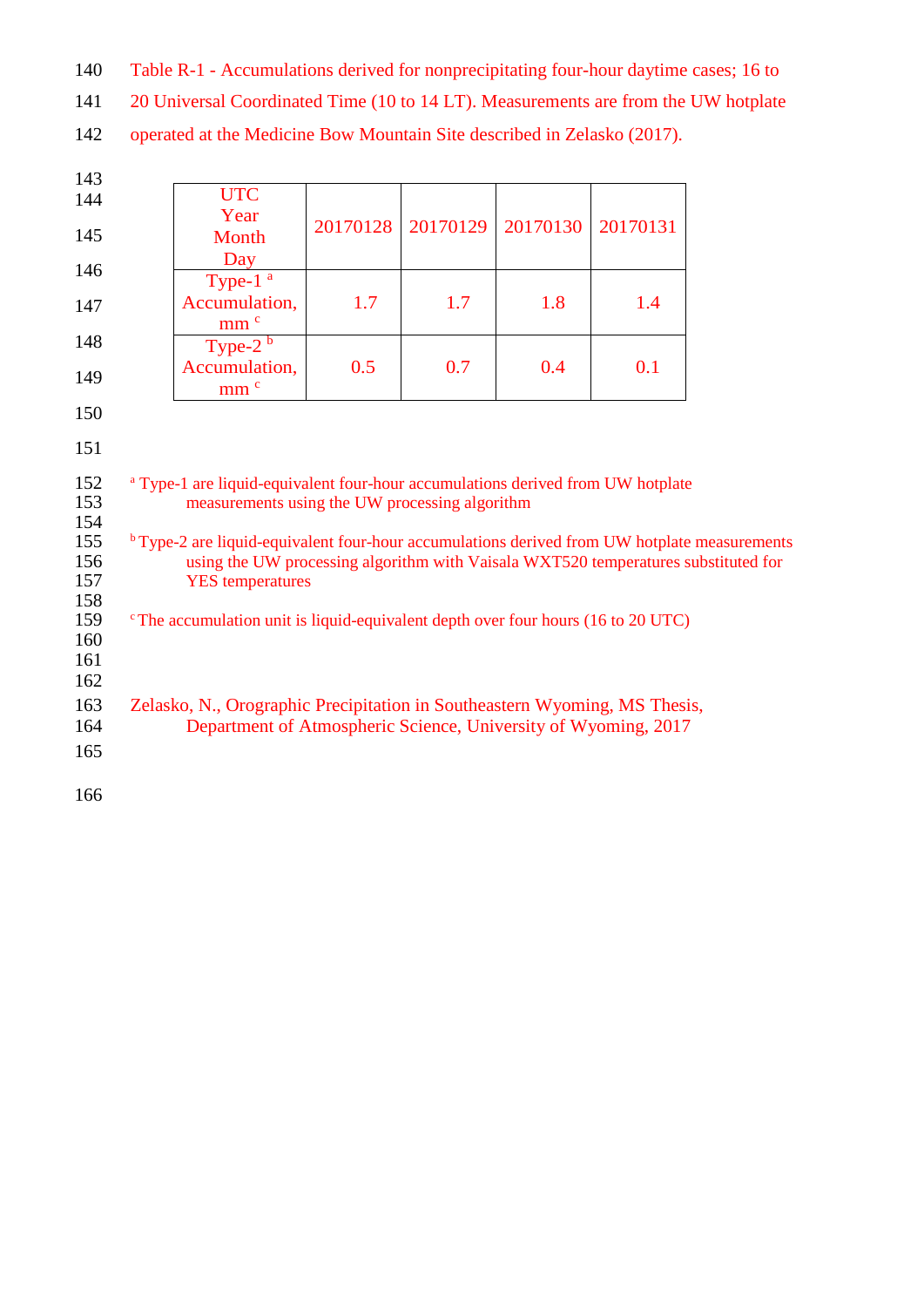Then, according to line 202, the upwelling IR is also estimated from this temperature supposed to be the ambient air temperature, but probably largely 170 overestimated over snow. The term is overestimated by sensor heating (Wolfe and Snider, 2012, their section 2c), however, the term contributes is less than 3 % to the power budget. This is demonstrated below (Figure R-1) for the same nonprecipitating daytime cases as in Table R-1. Furthermore, during precipitation the solar is attenuated, and thus the magnitude of the error is less than that for these nonprecipitating cases.

- Wolfe, J.P., and J.R.Snider, A Relationship between Reflectivity and Snow Rate for a High-Altitude S-Band Radar, J. Appl. Meteor. Climatol., 51, 1111–1128, 2012
-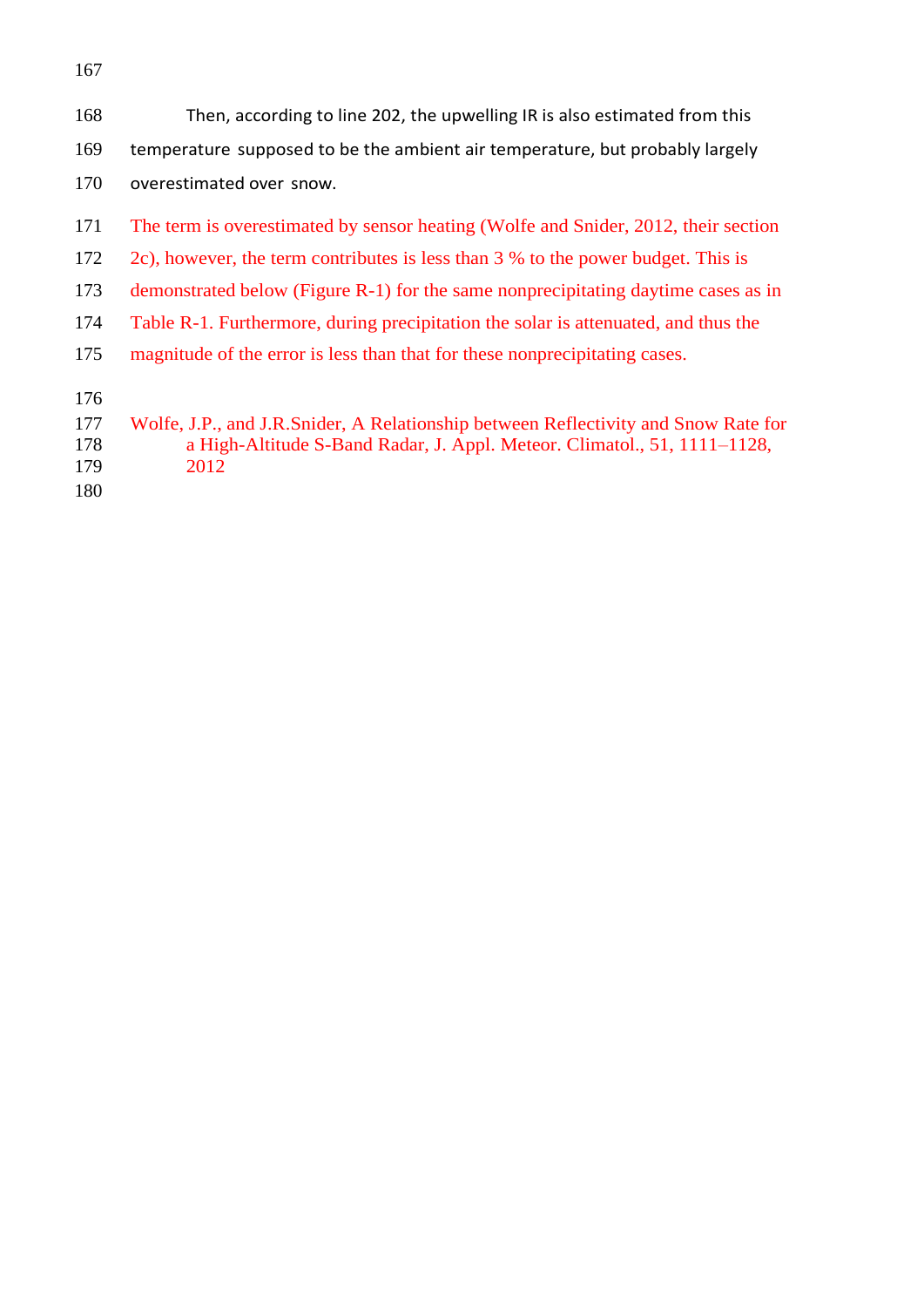

202 Figure R-1 − Left) Time sequence of  $A_h$ *⋅ε<sub>h</sub>*  $\sigma$ <sup>*-T*<sup>4</sup></sup>. Also plotted is the sum of all input 203 terms in the power budget. Right) Ratio  $A_h \cdot \varepsilon_h \cdot \sigma \cdot T^4$  divided by all inputs. Results are for the nonprecipitating daytime cases. The field site is described in (Zelasko, 2017).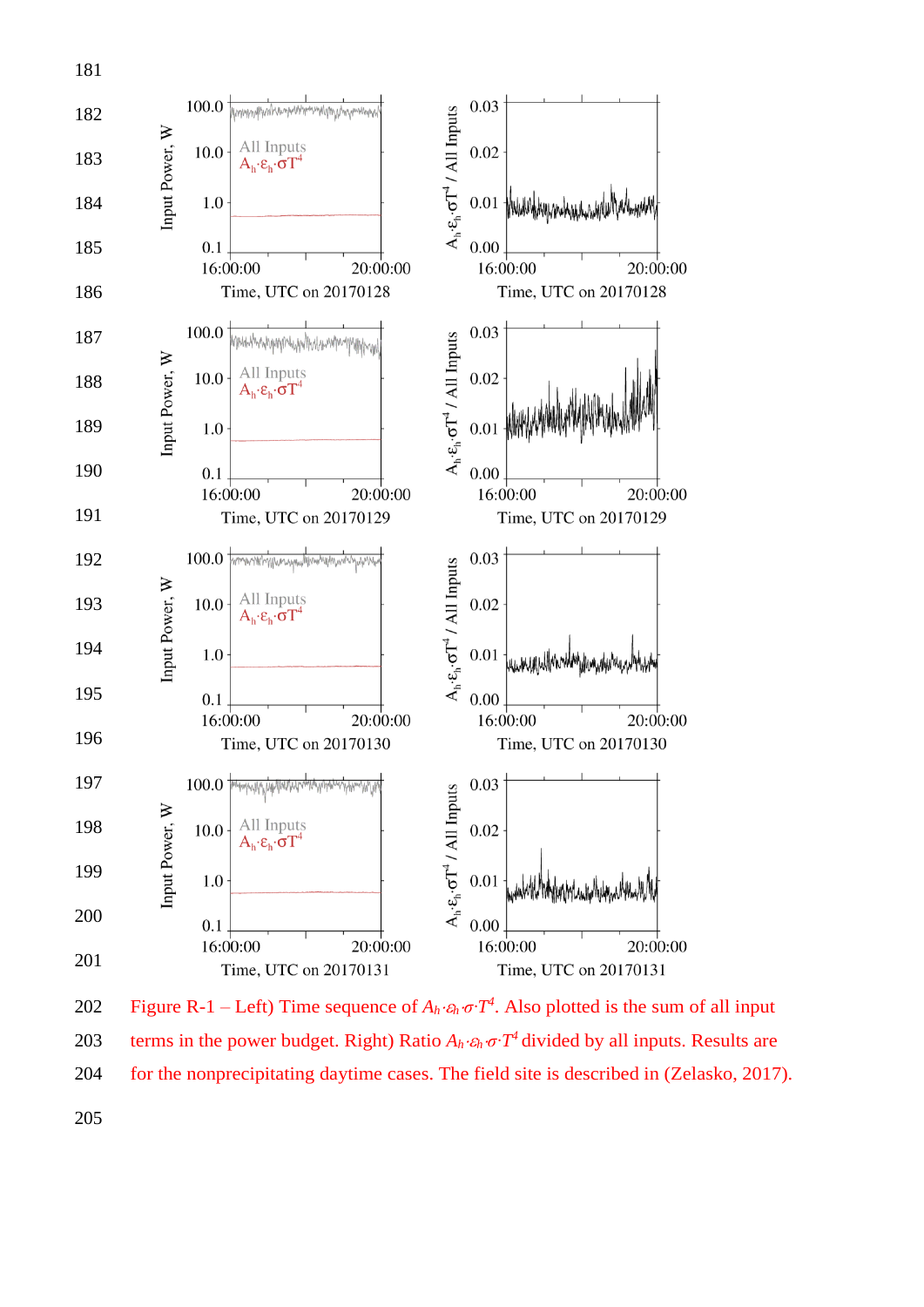Line 3176: Define AGL (presumably Above Ground Level)

## In the revision, we will define AGL.

- Line 376: How would a "violation of the steady state assumption" could explain the delay? Would this have to do with thermal inertia?
- We do not see a "delay", rather a "slowed response". Two things are contributing to this.
- 211 1) Each 1-s sample is a 60 s running average (see L131 and L977 in the manuscript), and
- 2) thermal inertia. Better understanding of the thermal inertia will require power
- measurements that are not 60-s averaged. We have asked YES for this.
- Lines 422 423: Thisis not clear: the authors use data derived for a flow
- 215 perpendicular to the plates to determine parameters for a flow parallel to the
- 216 plates? Does this make sense? Can you clarify?
- Hansen and Webb (1992) is the only publication, we are aware of, that reports
- 218 experimentally-derived values of  $\alpha$  and  $\beta$  for a circular plate with concentric rings.
- And yes, the airflow in Hansen and Webb (1992) was perpendicular (normal to) the
- 220 plate surface. We did *not* mean to imply that the values of  $\alpha$  and  $\beta$  determined by
- Hansen and Webb (1992) were used in our analysis.
- Here are revisions that should clarify the sentence on L420:
- This result is based on UW hotplate measurements, acquired at the GLE site, and
- formulas developed in section 3.6.
- Revision for L227 to L229.
- In this section, we develop a relationship between *Nu* and *Re* based on
- measurements recorded in the field when precipitation was not occurring; in a later
- section we show how that relationship is applied in the new algorithm.
-